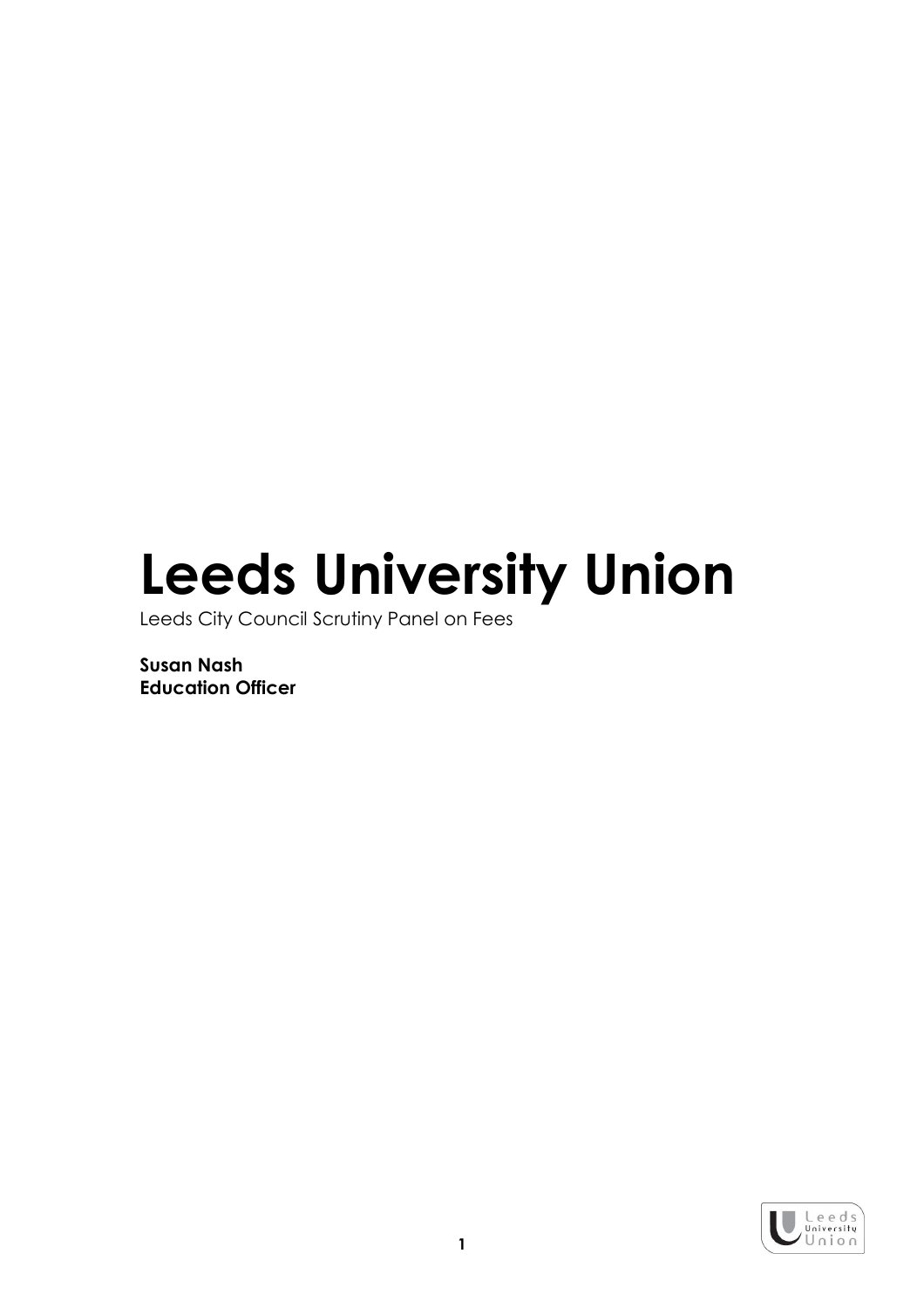As part of our fees campaign LUU is keen to create a inquiry/ scrutiny panel on Leeds City Council which would be tasked with investigating what impact the current funding model has had on applications to our local institutions from local students, but also what wider impacts the city could face if a increase of fees was introduced following the 2009 review.

We want a scrutiny board to examine these key areas:

- If there is any evidence to suggest fees and financial concerns are currently preventing residents from accessing higher education.
- Undergo an examination of the range of information, advice and guidance prospective students receive, with a mind to streamlining the information in order to make advice more accessible.
- Identifying any new funding streams that could go to supporting more underprivileged children progressing to higher education.
- Assessing what potential impact changes to the fees structure could have on the aspirations of young people in Leeds, and identifying whether the Council needs to adjust services and information, or take action to ensure access is not denied.
- To discuss the issue of funding, looking from a perspective of access and examining what conditions the council may wish to recommend to the Government in the 2009 review.
- To inquire whether the 'Most popular destination for students' section of the Vision for Leeds strategy takes account of the possible impact of any changes to future funding models.

A similar scrutiny panel was adopted by Liverpool City Council last yr. Liverpool City Council requested submissions from local unions, institutions, community groups and other stakeholders. Their inquiry examined the impact of the forthcoming review of higher education funding on the City's economic development with a view to making a submission to the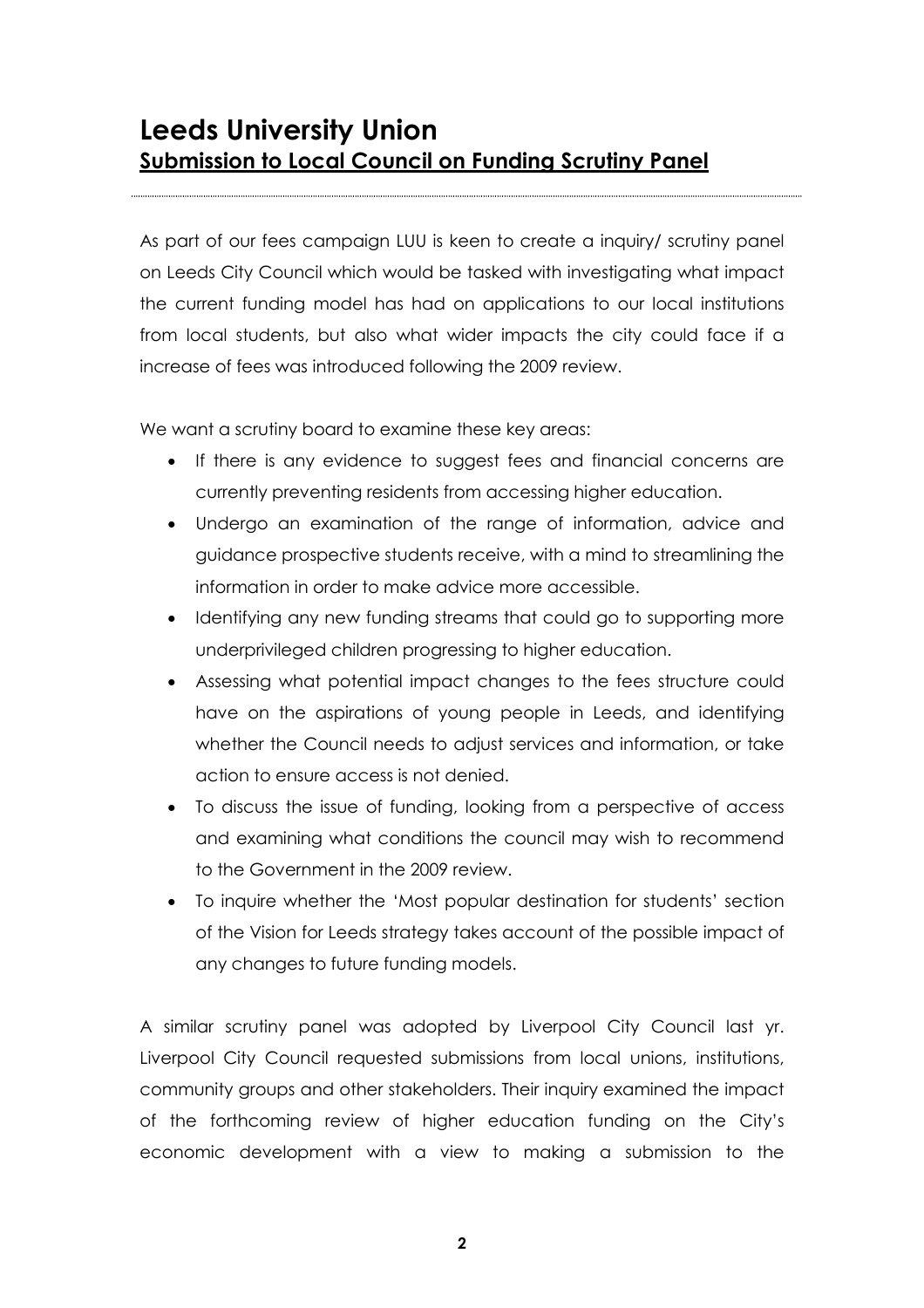Government's review. More information on the Liverpool example can be provided if required.

## What have we done so far?

Sara Gill our community officer has attended the City Development Scrutiny Board where they are examining the economic impact of students in Leeds. She reported that the issue of top up fees and possible changes to the fees structure was reported.

We have spoken to the Liverpool councillor who was leading the work in Liverpool and gained his advice on how to approach this issue in Leeds.

We have spoken to some councillors about the issue, many of whom were keen to see this issue reach the scrutiny panels agenda.

## Timescale

LUU is keen for this issue to progress rapidly. We believe there is an immediacy with this scrutiny work as the Government is currently undertaking several reviews within Higher Education, with a particular review examining access and widening participation. It would be ideal for the council to undertake a scrutiny examination in time to report to this body but also to feed into national discussions about higher education funding which are due to begin in 2009.

The Higher Education sector has already begun lobbying for increases in student fees before a full examination of the current structure has begun. This means the 2009 review could be very narrow and the outcome predetermined from day one. We therefore believe it is even more crucial to undergo local scrutiny work to ensure the concerns of the student population, and concerns around access are examined, scrutinised and if found presented to national decision makers.

3